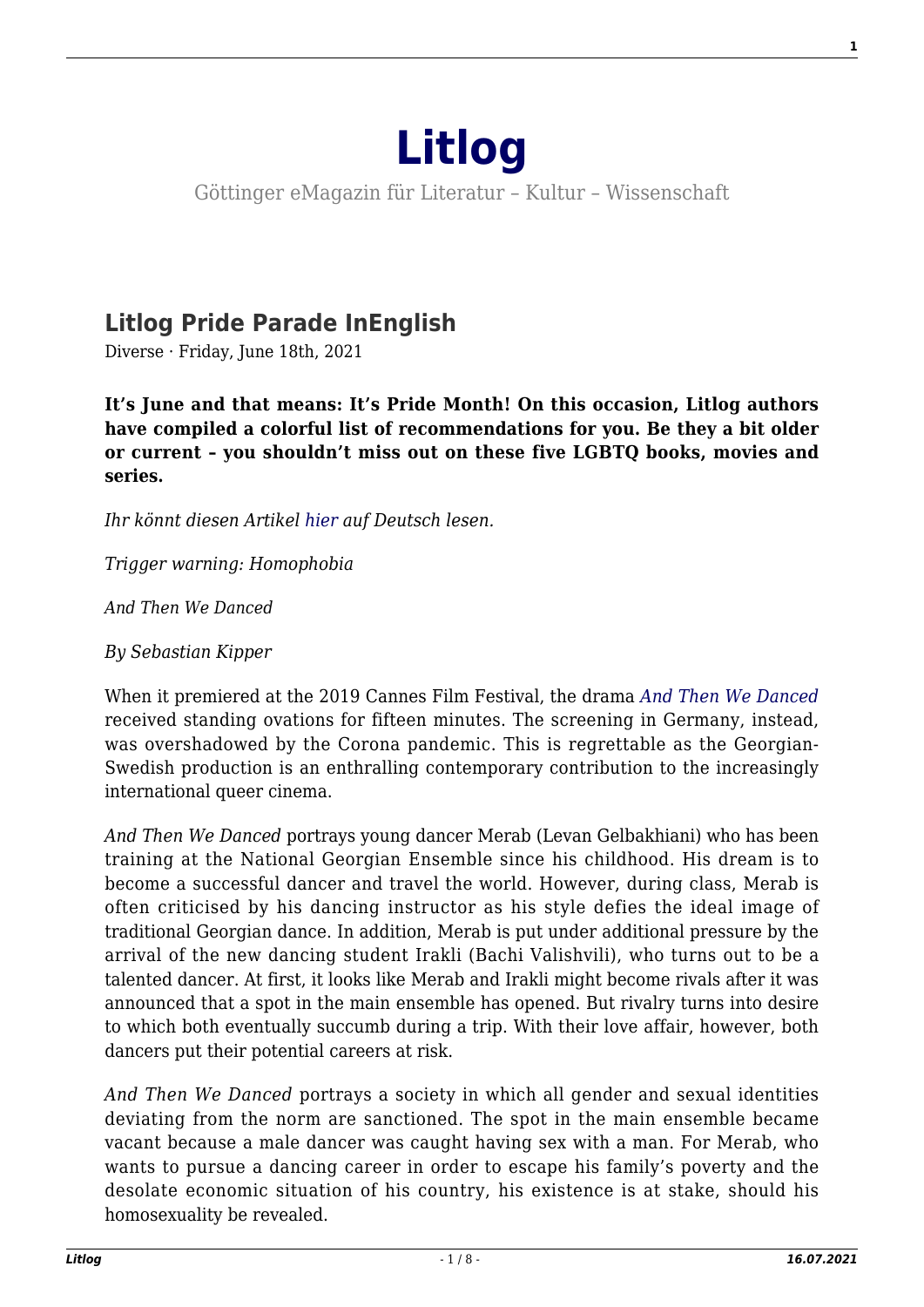# **[Film Info](#page--1-0)**

#### *[And Then We Danced](https://www.polyfilm.at/film/als-wir-tanzten/)*

Sweden/Georgia 2019 105 minutes Director: Levan Akin Starring: Levan Gelbakhiani, Bachi Valishvili, Ana Javakishvili and others

Since anything sexually deviant is sanctioned violently, there is a pressure to exhibit one's own (heteronormative) masculinity to dispel any suspicion of alterity. During typical locker room talk, male dancers are bragging about sexual experiences with girls. Ambiguous insinuations or open doubts about one's own (hetero)sexuality are met with aggressive demeanour. Everybody is permanently under observation. Even during their first, rushed sexual encounter, Merab and Irakli cannot ignore the danger of being discovered. While both are hastily satisfying each other with their hands, disembodied male voices are celebrating national Georgian values in the distance.

Even traditional Georgian dance is instrumentalised to perpetuate a regressive image of masculinity in Georgian culture and national identity. »The Georgian dance is based on masculinity«, his dancing instructor tells Merab. »There is no room for weakness in Georgian dance«. A sturdy posture with a straight back and chest pushed out, controlled movements – certain types of Georgian dance are meant to symbolise soldierly rigour and masculine strength, displayed to the beat of drums and the music of an accordion.

*And Then We Danced* portrays Merab's artistic escape from this ingrained doctrine. Fuelled by his gay desire, he finds access to a new style of dancing outside the studio. Although Merab and Irakli do not seem to have words for their relationship, about which Georgian society is supposed to be quiet anyway, both find a common language via dancing. Similarly, Merab's coming out takes place without any words. During his audition, Merab delivers an impressive performance by applying his newly discovered way of perceiving his body to the already familiar movements from the rehearsals. In essence, Merab queers Georgian dance moves.

However, the association of homosexuality with traditional Georgian dance was perceived as too much of a provocation by some people. [In Georgia, the release of](https://www.bbc.com/news/world-europe-50821544) *[And](https://www.bbc.com/news/world-europe-50821544) [Then We Danced](https://www.bbc.com/news/world-europe-50821544)* [was a target of mass rallies organised by far-right groups. The](https://www.bbc.com/news/world-europe-50821544) [screening of the movie had to be protected by the police. The orthodox church also](https://www.bbc.com/news/world-europe-50821544) [condemned the movie](https://www.bbc.com/news/world-europe-50821544). In an interview, which is part of the DVD's bonus material, director Levan Akin – who was born in Georgia but grew up in Sweden – says that homophobia persists as a norm in Georgian society because most Georgians do not know queer people who could refute the discriminatory images disseminated by ultraconservative groups and the church.

Still, *And Then We Danced* is not a reckoning with Georgian culture but rather celebrates its dance and music, whilst critically exploring its gender conservative constraints. By recounting a gay love story between two young dancers, Akin succeeds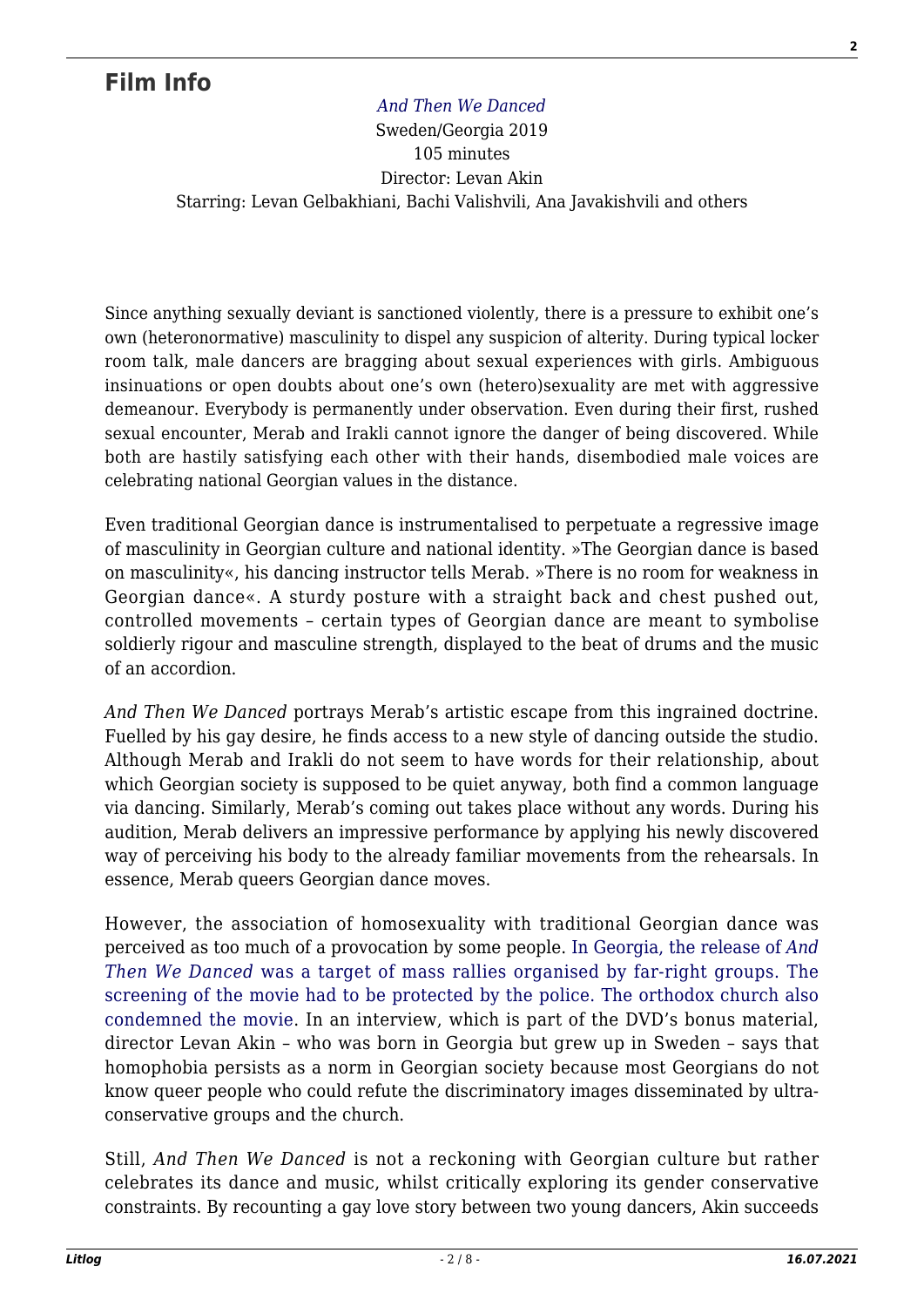in portraying a nation that clings to its national dance to affirm its own identity. He also exemplifies how Georgian dance could be renewed aesthetically once the rigid concept of masculinity is dissolved and fluidity is permitted.

*Ife-Chudeni A. Oputa: Rummage*

## *By Hanna Sellheim*

Somebody once said to me: »I like poems, but they don't make any sense«. Ife-Chudeni A. Oputa's *Rummage* is one of those collections that prove the opposite. In four sections, Oputa writes about childhood and coming-of-age (*We Are Sitting Around Discussing Our Shame*), then about a break-up (*A Brief History of She*), about the human body (*Lessons on the Body*) and about weltschmerz (*All the Dead Call You Friend*). Oputa was a fellow of the US-American literary collective [Lambda Literary](https://www.lambdaliterary.org/), which does not only award prizes to LGBTQ authors, but also gives out scholarships and holds writing workshops.

Yet, (as often the case) one would be mistaken to read *Rummage* merely in regards to its queer topics. There is much more in the slim book; from experiences with racism (*Tunnels*) to the depths of a sister relationship (*Mosaic in Nine Lives*) and reflections on evolution (*Portrait of Memory with Evolution*). A recurring theme is shame, which Oputa introduces in the first poem *Ode to Shame* with the well-chosen symbol of the ash tree, eponym for her hometown Fresno (Spanish for ash tree) in California.

# **[Book Info](#page--1-0)**

 $\pmb{\times}$ Ife-Chudeni A. Oputa [Rummage](https://www.amazon.de/Rummage-Ife-Chudeni-Oputa/dp/1503941981) Little A: Seattle 2017 96 pages, 5,99€

Thus, the poems do not tell a typical problem narrative. It is true that Oputa's description of a coming-out captures the difficulty of this moment by use of the simile to hair stuck in the throat and many enjambments which suggest a faltering flow of words: »I am twentythree and it is spring, so / I break open / a new silence / and pull / queer out / like hair / from the throat–« The narration of a first unhappy crush as a child in *All I Really Need to Know I Learned in Kindergarten*, too, shows an undercurrent of homophobia and racism. However, the lost love that is mentioned in several poems is not tragic because it is between women but because it is over (»my body a mourning sprawled between / drafts of a love poem, which remains unaddressed«). In *Rummage,* same-sex love is not the capital-O >Other<, but just as wonderful, complicated and worth narrating as heterosexual love. This way the collection, using the subject of love, – just like a classic of lesbian love poetry, Carol Ann Duffy's *Rapture* (note the similarity of the titles) – forms a story that transcends the borders of the individual poems and smartly combines narrative and lyrical elements.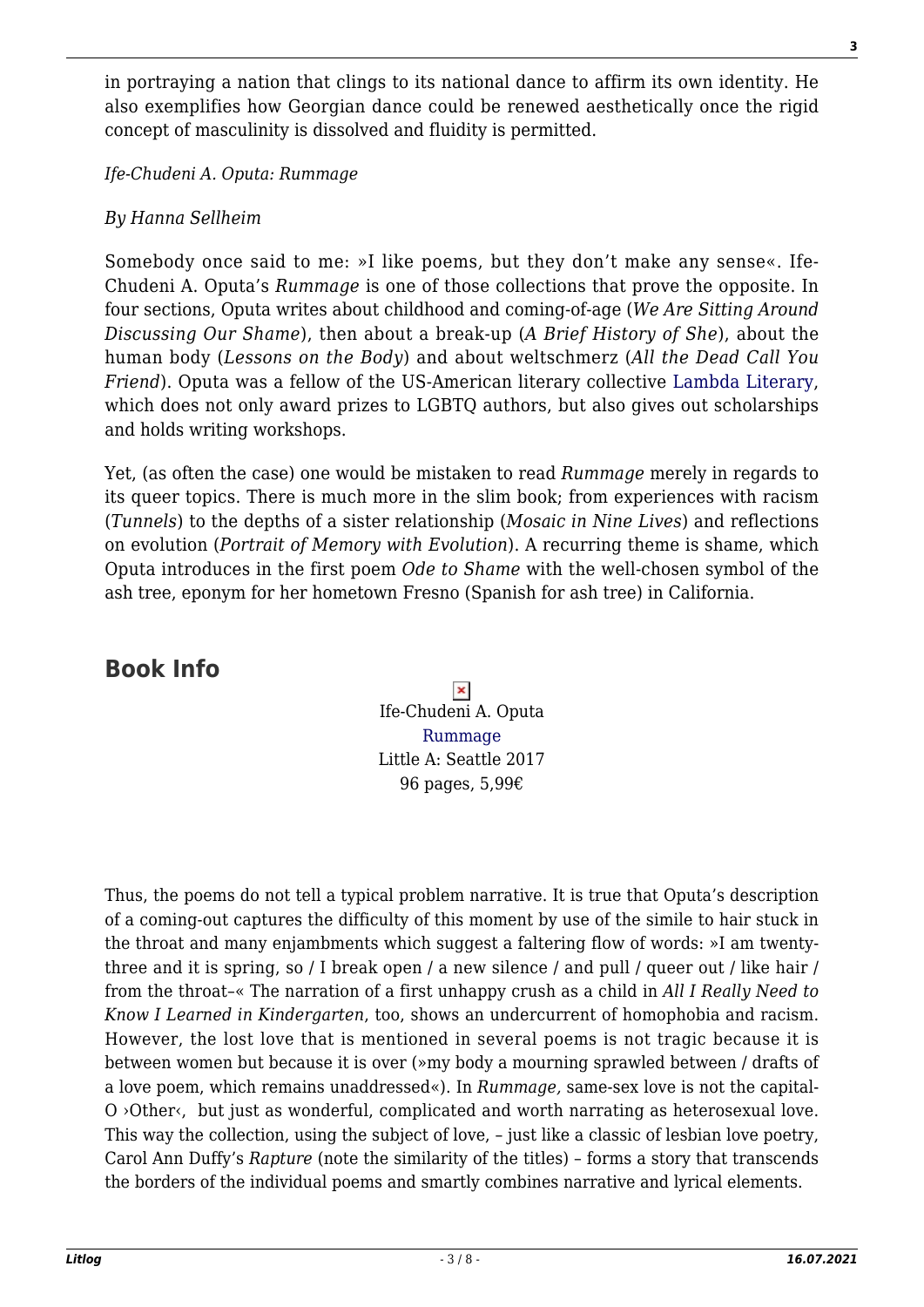Oputa manages to put the sadness after a break-up, the loneliness and pain, acutely into words. In an impressively beautiful manner, she writes about longing and change. Especially compelling is her exploration of the metaphoric field of prism/kaleidoscope/microscope in combination with the typography in *Transition*:

\* \* \* \* \*

A single ray of light passes through a prism's blade and it is a million rays of light. It is a billion molecules

of *no.* A trillion atoms of *stay*–

and then it is not.

\*

The tripartition of the poems structures this process of change, which ends in a dialectical solution: »Everything looks alien / when seen through another lense– […] Pull the eye back from the glass, / blink let it come into focus«

At the same time, hope blooms in Oputa's verse: In the last poem, the recurring motif of silence, of a missing answer, is finally answered by a choir, the poem *Girls as Matryoshka Dolls; or, a Brief History of She*, which stands out due to its length, ends with the promise of a »new myth all your own« and in *On the Early Arrival of Spring* the speaker, who is dressed way too warm for the first spring day, encounters a stranger in patterned tights who makes her forget an ex-girlfriend and augurs a new beginning: »Made me remember // how good the glint of the strange can be // when you stumble / toward it. When you look on // without stopping–«

Hence, the book can be read not only as a collection of single poems, but also as a whole, as a process of self-discovery in which the speaker learns to situate queerness as part of her identity, overcoming the shame imposed from the outside. So much about poems making sense.

*Byrne Fone: Homophobia. A History*

### *By Philip Flacke*

»The COVID-19 pandemic has led to even higher levels of violence and discrimination against LGBTI persons«. Thus reads the [unambiguous official declaration of the EU](https://www.consilium.europa.eu/en/press/press-releases/2021/05/16/international-day-against-homophobia-transphobia-and-biphobia-17-may-2021-declaration-by-the-high-representative-on-behalf-of-the-eu/) on occasion of this year's IDAHOT (International Day Against Homophobia, Transphobia and Biphobia). The effects the pandemic has on queer persons differ [depending on](https://en.wikipedia.org/wiki/Impact_of_the_COVID-19_pandemic_on_the_LGBT_community) [country](https://en.wikipedia.org/wiki/Impact_of_the_COVID-19_pandemic_on_the_LGBT_community), additional experiences of discrimination and other circumstances. [Sometimes](https://www.hrw.org/news/2021/02/24/global-trends-lgbt-rights-during-covid-19-pandemic) [they are very severe](https://www.hrw.org/news/2021/02/24/global-trends-lgbt-rights-during-covid-19-pandemic), [including in Germany.](https://www.queer.de/detail.php?article_id=38623)

Meanwhile, some religious authorities can think of nothing wiser than to put the blame for the virus on the LGBTQ community. During the first wave in Turkey, Ali Erbaş, President of Religious Affairs, proclaimed that homosexuality and unmarried partners [were causes of illness – a statement that president Erdoğan defended as](https://www.dw.com/de/coronavirus-erdogan-verteidigt-homophobe-theorie/a-53268749) [»correct in every way«.](https://www.dw.com/de/coronavirus-erdogan-verteidigt-homophobe-theorie/a-53268749) The Ukrainian Patriarch Filaret [called the virus a punishment](https://www.queer.de/detail.php?article_id=35900)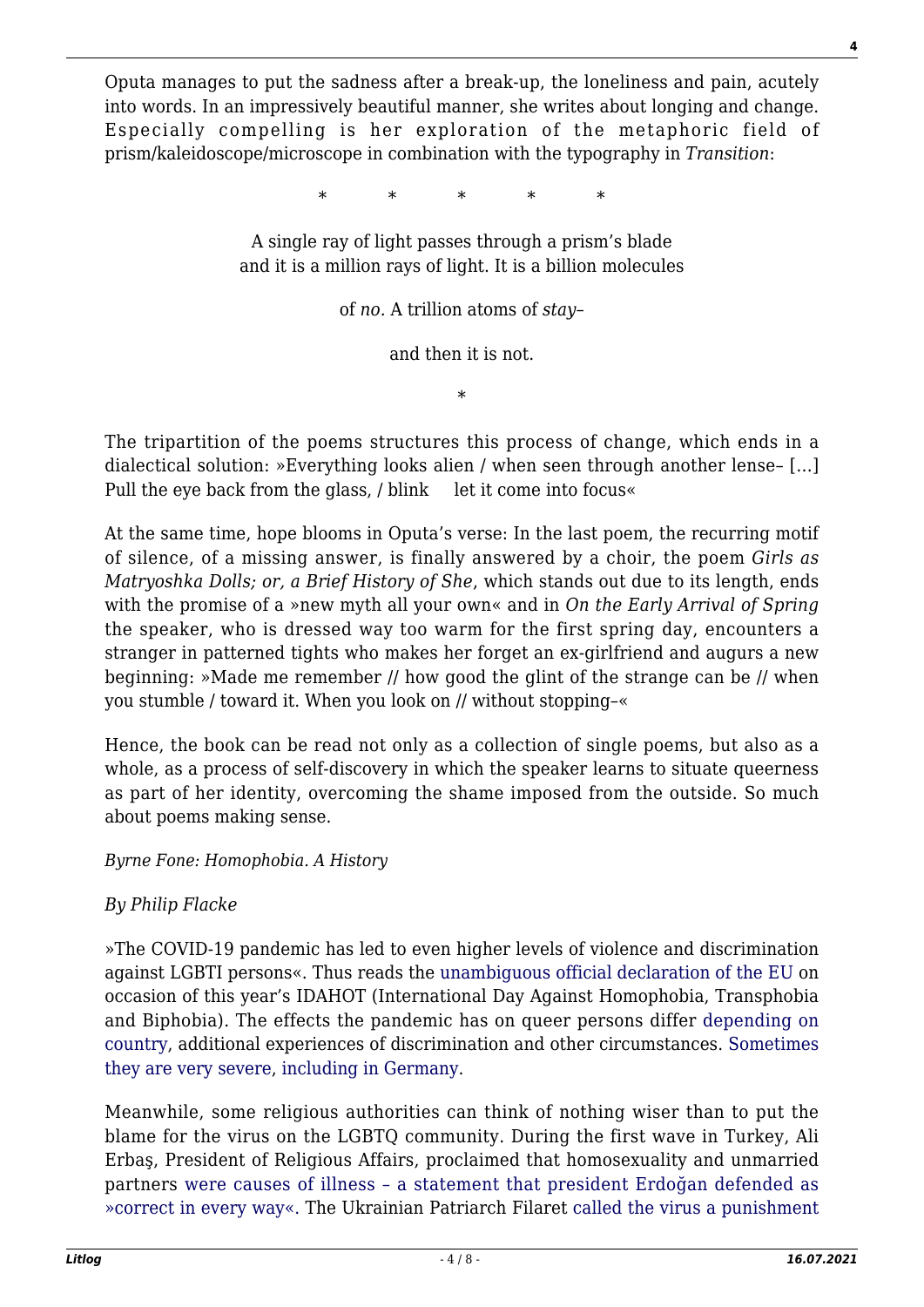[for the sins of humankind, especially same-sex marriage.](https://www.queer.de/detail.php?article_id=35900) [Others could be added to this](https://www.queer.de/detail.php?article_id=35796) [list.](https://www.queer.de/detail.php?article_id=35796) Men like Filaret and Erbaş are the exception, in their religious communities and on the whole, but an exception with high standing and influence.

## **[Book Info](#page--1-0)**

 $\pmb{\times}$ Byrne Fone [Homophobia. A History](https://us.macmillan.com/books/9780312420307) Picador: London 2001 496 pages, \$26,00

The slop they warm over is two thousand years old. The Old Testament story about the destruction of Sodom has been read by Jews and Christians as a warning against sexually deviant behaviour since at least the first century CE. According to this interpretation, the citizens had incurred God's wrath because of same-sex intercourse and same-sex desire. Such behaviour would thus bring catastrophe over an entire society if tolerated. Believers today often interpret the Sodom story in a different way.

Talk of epidemic queerness is particularly painful since HIV/AIDS, but this manner of speaking has been around roughly as long as the construction of the Sodom-story as the homophobic ur-myth. The scholar Philo of Alexandria, who lived around the year zero, imagined life in Sodom in bright colours: Same-sex desire appears as an illness to him. It degenerates the body, is transmitted from one to the other and spreads like an epidemic disease.

How extraordinarily consistent stereotypical metaphors and assertions persist throughout several millennia of homophobia! This persistence can be studied in *Homophobia, A History* – a book by American literary scholar Byrne Fone. Trigger warning: Fone also talks about abuse allegations on multiple occasions. The book is not new – it was published twenty years ago. While there is a Spanish translation, in Germany the book seems to have been barely noticed. Thus the union catalogue GVK lists only a single copy, in the State and University Library Hamburg. Hopefully, a copy will be added in Göttingen soon.

Fone provides an overview from Greek antiquity up to the twentieth century. Strictly speaking, the term >homophobia< is too narrow for Fone's subject-matter. He examines the various forms of rejection, discrimination and persecution of people who love or desire someone of their own gender and of those who do not fulfil the gendered expectations assigned to them. This wide scope makes sense. But readers today would like to ask more sensitivity from Fone not to give the impression that trans women who love men could perhaps be subsumed under male homosexuals.

Fone is aware of the importance of intersectionality when it comes to mechanisms of discrimination: »Homophobia has links with sexism as well as with anti-Semitism and with prejudice against people of color«. Discourse about women features far less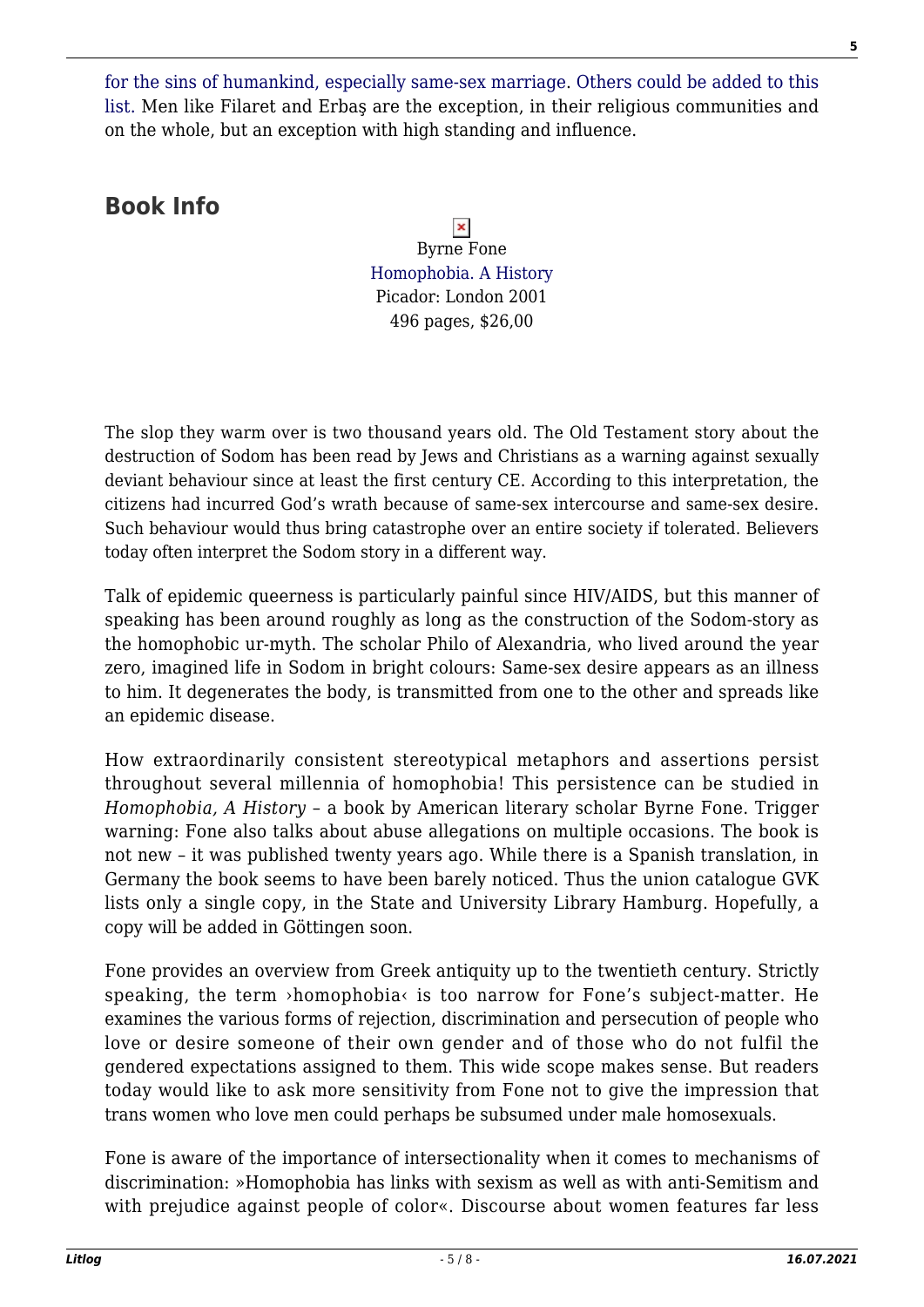prominently than discourse about men. Colonial history, [which has all too often also](https://youtu.be/6DQYu4iBNiQ) [meant exporting a homophobic worldview and homophobic laws](https://youtu.be/6DQYu4iBNiQ), is discussed almost only with regard to North America. The deportation of homosexuals in Nazi-Germany surprisingly does not feature at all. Despite these omissions: Fone overviews a vast period, and he provides detailed insight into documents of various countries and languages in Western Europe, the Mediterranean region and the US.

Homo-, bi- and transphobia aren't just there and that's that – they have a history. Fone tells a story not just of hate, disgust and fear but also of overcoming these and of fighting for rights and recognition. His book has two important strengths. For one thing, he compiles what numerous other scholars in the field have unearthed. For another thing, he stays close to the historical sources and provides ample readings of legal texts, treatises, reports, poems, novels and other most interesting material. His prose is easy to understand, and his chapters are so well structured that any one of them can be read out of context if needed. What their entirety reveals is not a linear development of progress but again and again the terrible simultaneity of tolerance and ignorance, the up and down of achieving and losing again, and the willingness to fight one form of discrimination by promoting another. In the time of the pandemic and climate change one insight is especially terrifying: How radical change and collective traumatic experiences can jeopardise tolerance of sexual minorities. Therefore as well, we need a queer historical consciousness.

*Tales of the City*

## *By Lisa M. Müller*

Göttingen is a textbook example of a certain feeling ranging from »ah, that's right, I've seen that person in the ›Turmmensa‹ several time« to »we took the same French course with Madame Bréhinier in the second semester, AND we both like the falafel at ›Grüner Libanon‹ – that can't be a coincidence«. One of my favorite series, which I would like to recommend warmly here, reminds me of this feeling: the series *[Tales of](https://www.youtube.com/watch?v=9IUSCVH61xw) [the City](https://www.youtube.com/watch?v=9IUSCVH61xw)*, based on Armistead Maupin's novel series of the same name. Both season 1 from the 1990s and the revival from 2019 are available on Netflix.

# **[Series Info](#page--1-0)**

## *[Tales of the City](https://www.netflix.com/de/title/80211563)*

USA 1993/2019 Idea: Richard Kramer/Lauren Morelli Starring: Laura Linney, Elliot Page, Olympia Dukakis and others

The series focuses on a house on Barbary Lane in San Francisco. The trans woman Anna Madrigal rents out the house, grows weed for her own use and brings people together as a hobby. The protagonist Mary Ann Singleton comes from the country and ends up in Barbary Lane, finds herself and finds out a few other things. In the 2019 follow-up, Mary Ann returns to Barbary Lane, her daughter (Shawna, brilliantly played by [Elliot Page\)](https://en.wikipedia.org/wiki/Elliot_Page) and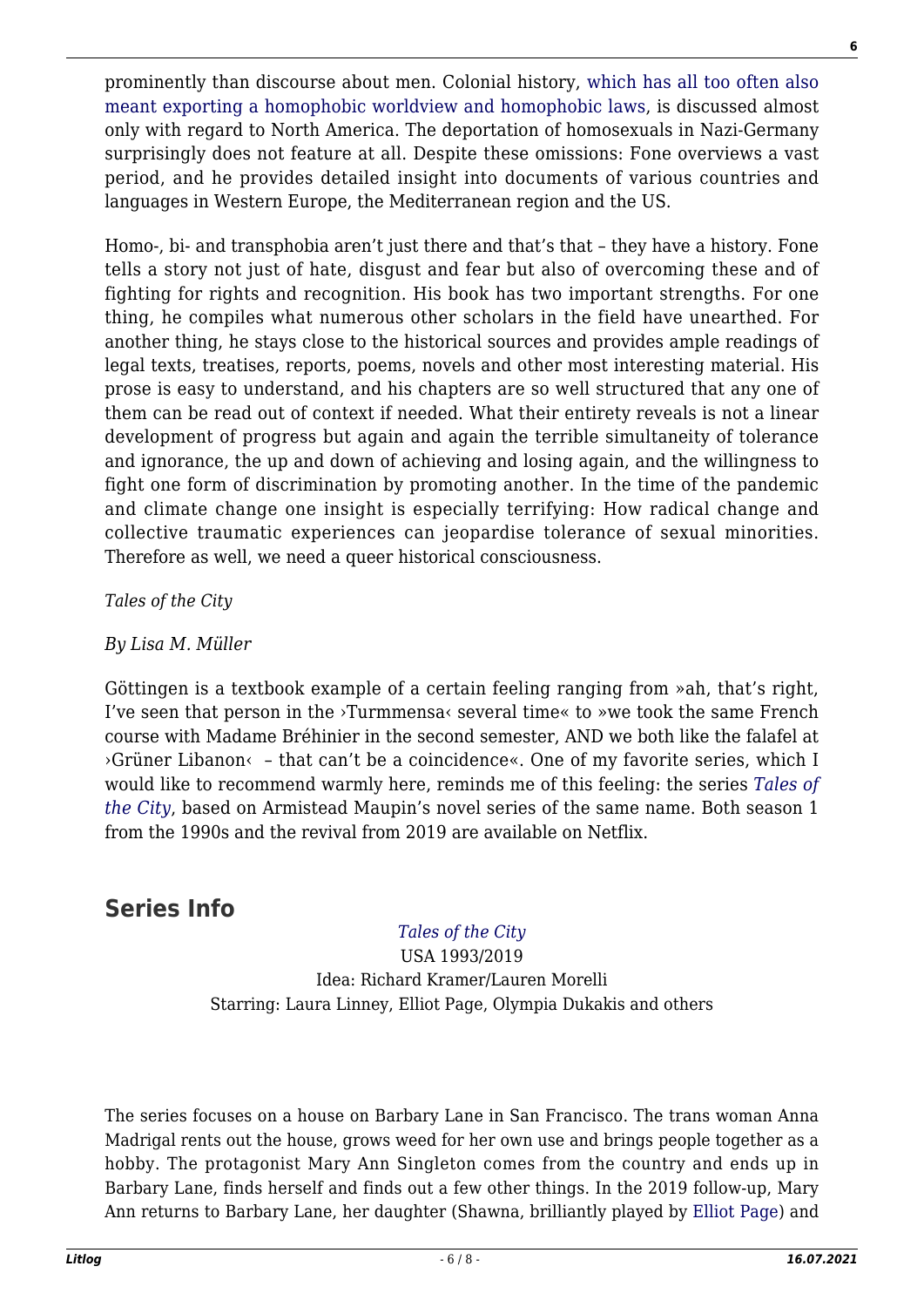her ex-husband after more than 20 years. Shawna is furious that Mary Ann left her as a child to pursue a television career and distracts herself with various bed stories. Her ease in doing so is reminiscent of Shane from another good series, to which a separate article could be dedicated: *The L Word*. There seems to be more to one of Shawna's flirts: She is filming a documentary about Barbary Lane and its community. The intentions behind this only become clear in the course of events.

The series deals with important topics of the 90s as well as our time: HIV and dying of AIDS as well as struggles for recognition and equality of queer life. All of this is told in a natural and appropriate way. The characters become a family, but the observer also feels very close to them. The narrative pace of the old episodes is pleasantly slow and the style is warm in all seasons.

Some cross/queer connections in the series may seem a bit deliberate, but reality is often just as interconnected, especially for queer people. In Göttingen, new acquaintances often already have (ex) partners, fellow students or party flirts in common. These coincidences multiply for queer people in Göttingen. That is partly the case because there are only a few places for queer life. In turn, the few queer-positive places in Göttingen, such as the collectively run [Café Kabale](http://cafe-kabale.de/?fbclid=IwAR2tYKSp1pvCK5VMl65jmmEglGEmzzAutqKvlvx3W_4dJgQANYCQsXl3JKg), are very nice and important. Hopefully, we will soon be able to sip a lemonade there with a good feeling about it and minor corona worries. Until then, check out *Tales of the City*!

#### *Casey Plett: Little Fish*

#### *Von Linus Lanfermann-Baumann*

Have you ever spent an entire winter in Winnipeg, Canada? Or immersed yourself in Russian Mennonite culture in southern Manitoba? Perhaps several middle-aged trans women are among your friends? Or you happen to be familiar with the day-to-day business of sex work? If not, then Casey Plett's novel *Little Fish* is a wonderful chance to explore these uncharted waters.

Plett, a Canadian, Mennonite trans woman herself, tries to write what she calls »truthful« stories about these worlds. Visiting McMaster University in March 2021, she said she was well-aware that most readers would not be familiar with them. And of those who are, she added with a smile, »half of them are probably my friends«. Still, she invites her readers to immerse themselves into her story, to dwell with the unfamiliar:

Maybe you don't understand every nuance about what these things are, but hopefully you understand how the characters are feeling about them and what that means in the immediate moment.

# **[Book Info](#page--1-0)**